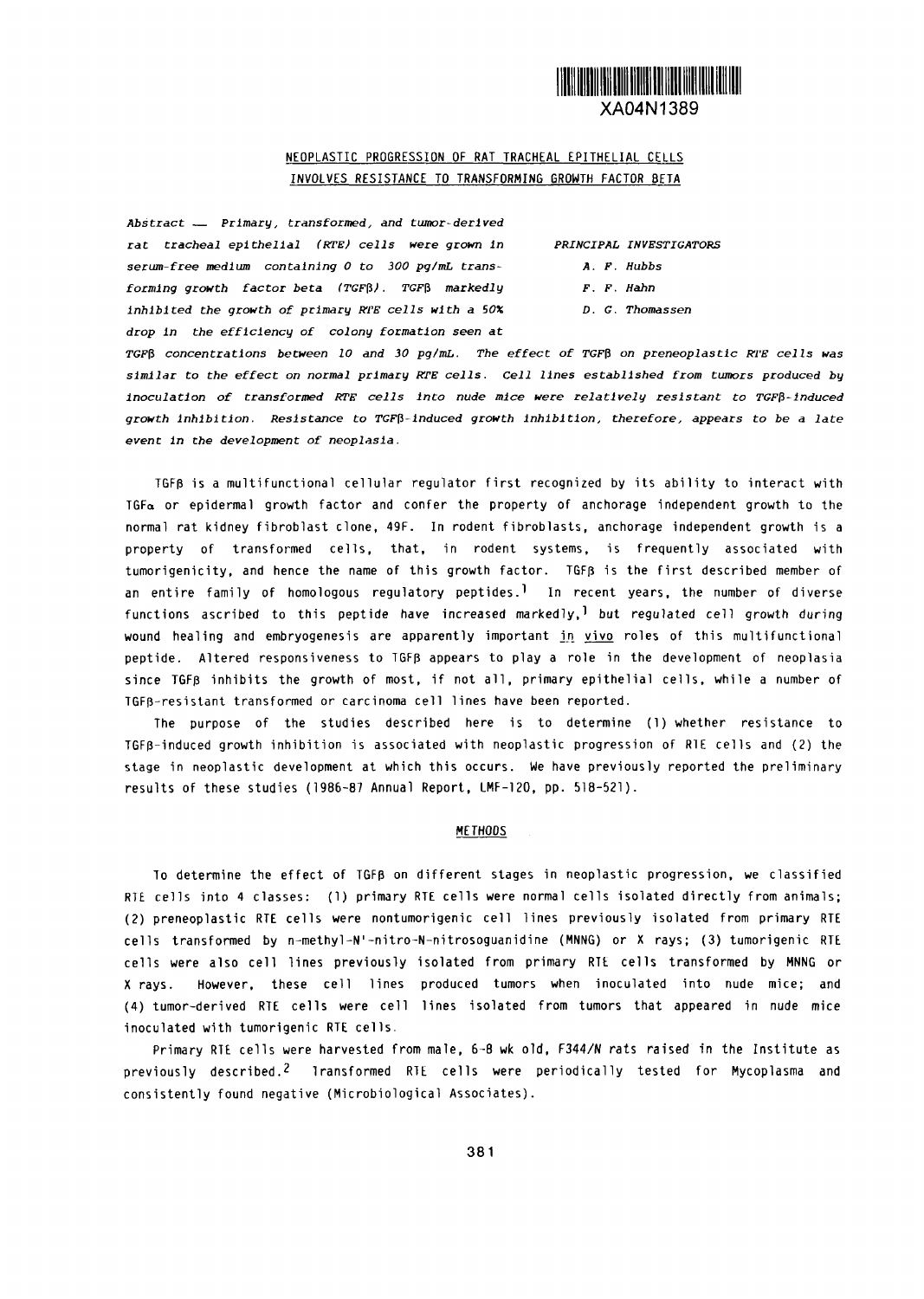For TGFB testing, cells were plated at clonal density (250-2500 cells/dish) in a modified serum-free medium<sup>2</sup> without cholera toxin (CT), because of the antagonistic effect of cyclic AMP inducers on TGFO, and with 0.05% bovine serum albumin (BSA), since higher concentrations of BSA are toxic in the absence of CT. Two days after plating, the cells were refed with the same medium containing 0, 1, 3, 10, 30, 100, or 300 pg/mL TGFB. Primary RTE cells were fixed and stained 10 days after plating. Transformed and tumor-derived RTE cells were fixed and stained 7 days after plating due to differences in inherent growth rate. Colonies of greater than 30 cells were enumerated.

The percent colony-forming efficiency (CFE) was calculated by dividing the number of colonies in each petri dish by the number of cells plated and multiplying by 100. Relative colony-forming efficiency (relative CFE) was calculated by dividing the CFE in each treatment group by the CFE in the control (O pg/mL) group.

RTE cell lines were inoculated into nude mice to classify the lines as preneoplastic or tumorigenic. Cells were inoculated into the subcutaneous tissue of the axilla of weanling nude mice at the same or similar passage to TGFp testing to determine if these cells were transformed and nonneoplastic (designated as preneoplastic) or transformed and neoplastic (designated as tumorigenic) at the time of testing. Two tumor-derived cell lines were inoculated as positive controls. Masses appearing in the nude mice were measured weekly. Nude mice were euthanized when tumor size reached 1.5 cm<sup>2</sup>.

Number of colonies formed rather than relative CFE were used in the statistical analyses to prevent any inadvertent biasing of the analysis during standardization of the data. The log of the number of colonies formed was fit as a linear function of the log of the TGFB concentration using as an offset the log of the plating density. The slope and intercept were obtained for each assay as a separate estimate. The TGFB sensitivity of the primary, preneoplastic, tumorigenic, and tumor-derived cells were compared using a generalized linear model for Poisson-distributed data as a function of the log of the GFp concentration. The analysis was performed assuming that the individual slopes were drawn from a random sample of cell lines within the classification of primary, preneoplastic, tumorigenic, or tumor derived.

To facilitate visual comparison between cell lines, all figures in the text compare values of cell lines using relative CFE rather than raw colony counts.

#### **RESULTS**

TGFp was a powerful inhibitor of primary RTE cell growth with a 50% reduction in CFE seen at TGFB concentrations between 10 and 30 pg/mL (Fig. 1). The effect of TGFB on 7 preneoplastic RTE cell lines was similar to the effect on primary RTE cells (Fig. 2).

In contrast, tumorigenic RTE cell lines were less sensitive to TGFp than were primary RTE cell lines (Fig. 3). While 1 of the 5 cell lines showed a positive interaction of plating density and CFE that prevented inclusion in either the statistical analyses or figures, 3 of the 4 remaining tumorigenic cell lines had increased resistance to TGFp-induced growth inhibition relative to the primary cells. For 2 of these tumorigenic cell lines, so many colonies formed at TGFR concentrations  $\geq$  30 pg/mL that accurate determination of CFE could not be made. However, as judged by their ability to produce massive numbers of colonies in the presence of TGF5, these tumorigenic cell lines were clearly TGF5 resistant. One cell line; EGV 118, AIG3; formed a tumor but was extremely sensitive to TGFB (relative CFE = 0.03 at 300 pg TGFB/mL).

To determine if EGV 118, AIG 3 represented a bona fide exception to the observations made here that preneoplastic RTE cell lines were TGFp-sensitive while tumorigenic cell lines were TGFp-resistant, two experiments were performed. First, a cell line; EGV 11B, AIG 3T; was isolated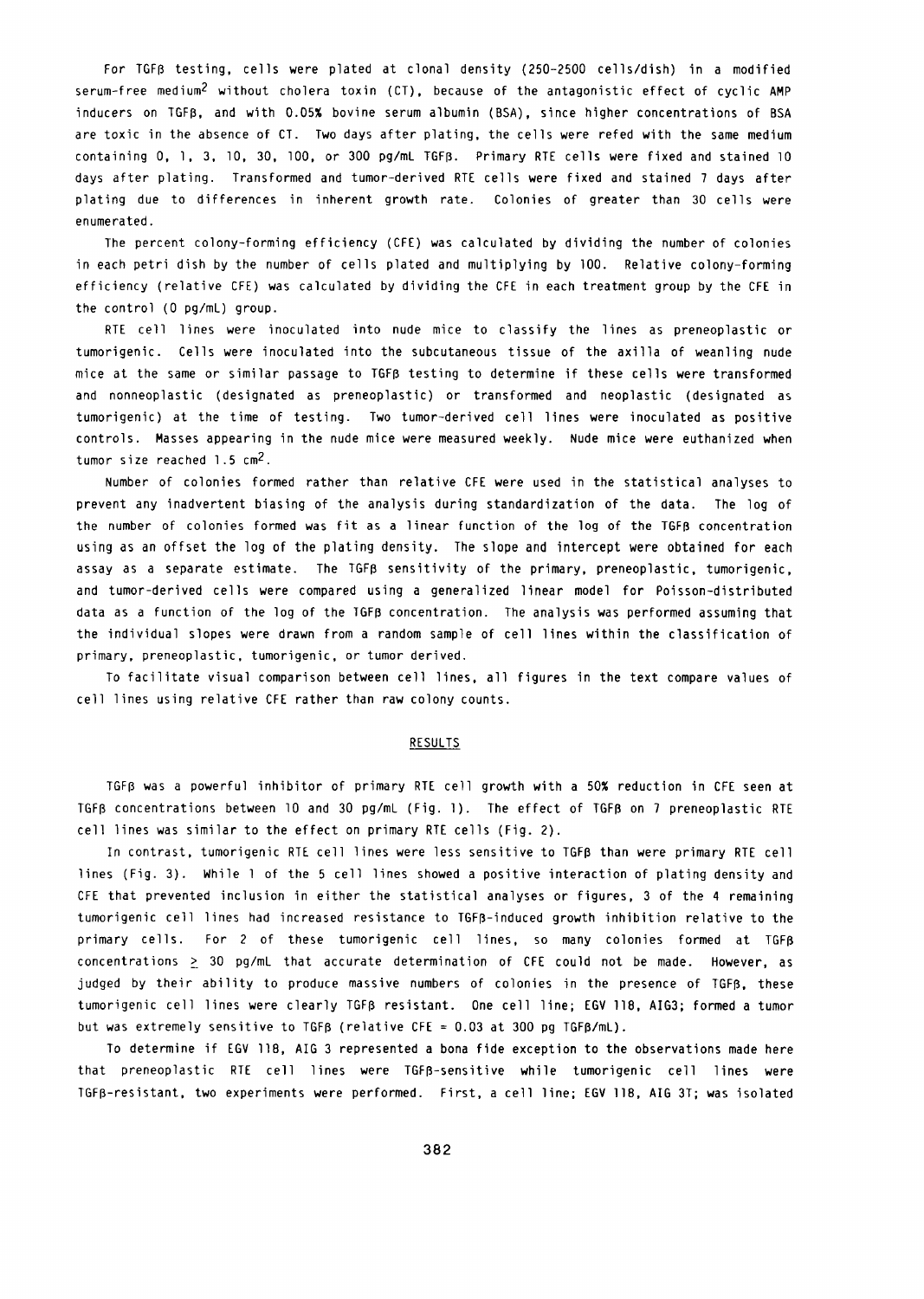

 $12$ Δ

 $\Delta$ 

2500 primary rat tracheal epithelial cells/dish in serum-free medium. Two days after plating, medium was containing 0, 1, 3, 10, 30, 100, or 300 pg/mL TGFB. Dishes were fixed and stained 10 days after plating and colonies of 30 cells or more were 10 100 100 1000 mean of 2 experiments ± the standard

Figure *2.* TGFp sensitivity of *OA*  preneoplastic cell lines. Points represent the mean of 3 dishes for  $\frac{1}{2}$ 

**TOO**<br> **TOO COUNT OS** 

**---------- EGV53 and 6**

 $6.664$  **T** 

*12 -*

**LL LLI**

**ir**

.0

1







л

 $10$  100  $100$  100 100

CONCENTRATION OF TGF  $\beta$  (pg/ml)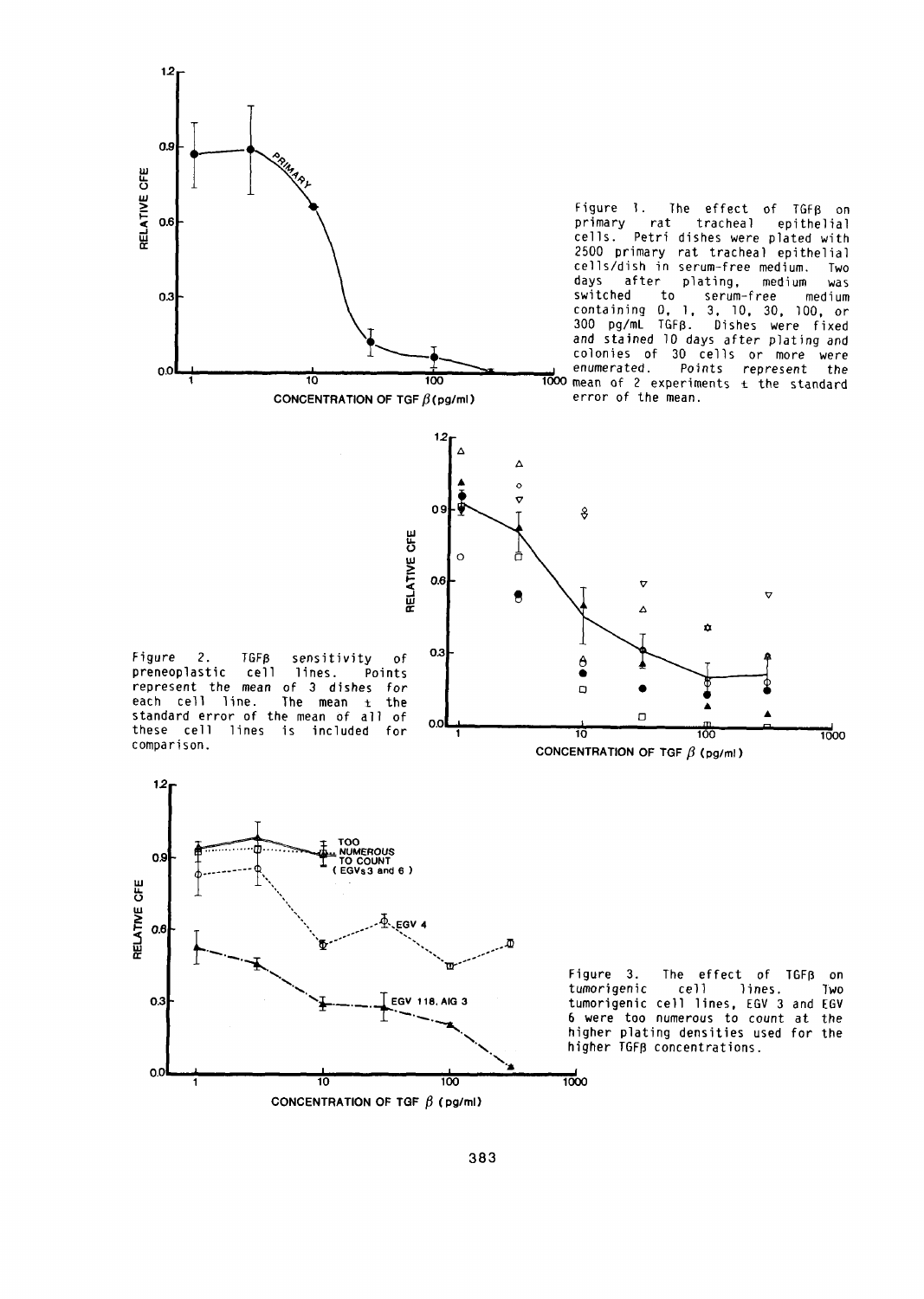from the tumor produced by inoculating EGF 118, AIG 3 into nude mice. EGV 118, AIG 3T was tested for responsiveness to  $1$ GFB and was  $1$ GFB resistant (Fig. 4). Second, the sensitivity of the nude mouse inoculation assay to detect rare tumorigenic cells was determined. Variable numbers of tumorigenic EGV 6 cells were injected with preneoplastic EGV 9 cells to give a constant inoculum of  $10^6$  cells. As few as 10 out of  $10^6$  cells were capable of producing a tumor (Table 1).



the mean of 3 to 5 dishes for each cell line. The mean  $\pm$  the standard tumor-derived cells is included for reference.

Table I Number of Neoplastic RTE Cells Needed to Produce a Tumor in the Nude Mouse Assaya

| No. of          | Animals     | Tumors/   |
|-----------------|-------------|-----------|
| 6 Cells<br>EGV  | with Tumors | Injection |
| 106             | 2/2         | 4/4       |
| 105             | 2/3         | 4/6       |
| 10 <sup>4</sup> | 5/5         | 10/10     |
| 10 <sup>3</sup> | 5/5         | 9/10      |
| 10 <sup>2</sup> | 5/5         | 10/10     |
| 10 <sup>1</sup> | 4/5         | 5/10      |
| 0               | 0/30        | 0/60      |
|                 |             |           |

alhe most tumorigenic of the transformed RTE cells studied in the first series of nude mouse inoculations was EGV 6. EGV 6 was mixed with EGV 9 to produce a total of 106 cells for inoculation into nude mice. The number of tumors produced per inoculation site and the number of tumors per animal are listed in the table. Ten EGV 6 cells, as calculated by serial dilution, were sufficiently to produce tumors in 5 of 10 inoculation sites.

Because the tumor-derived cell lines had undergone further selection by the nude mouse, they were included as a separate group. All 5 tumor-derived cell lines were TGFB resistant (Fig. 4). Because tumor-derived cell lines sometimes have higher CFEs than either preneoplastic or primary RTE cells, we investigated the effect of plating density on the  $TGF\beta$  response of three of the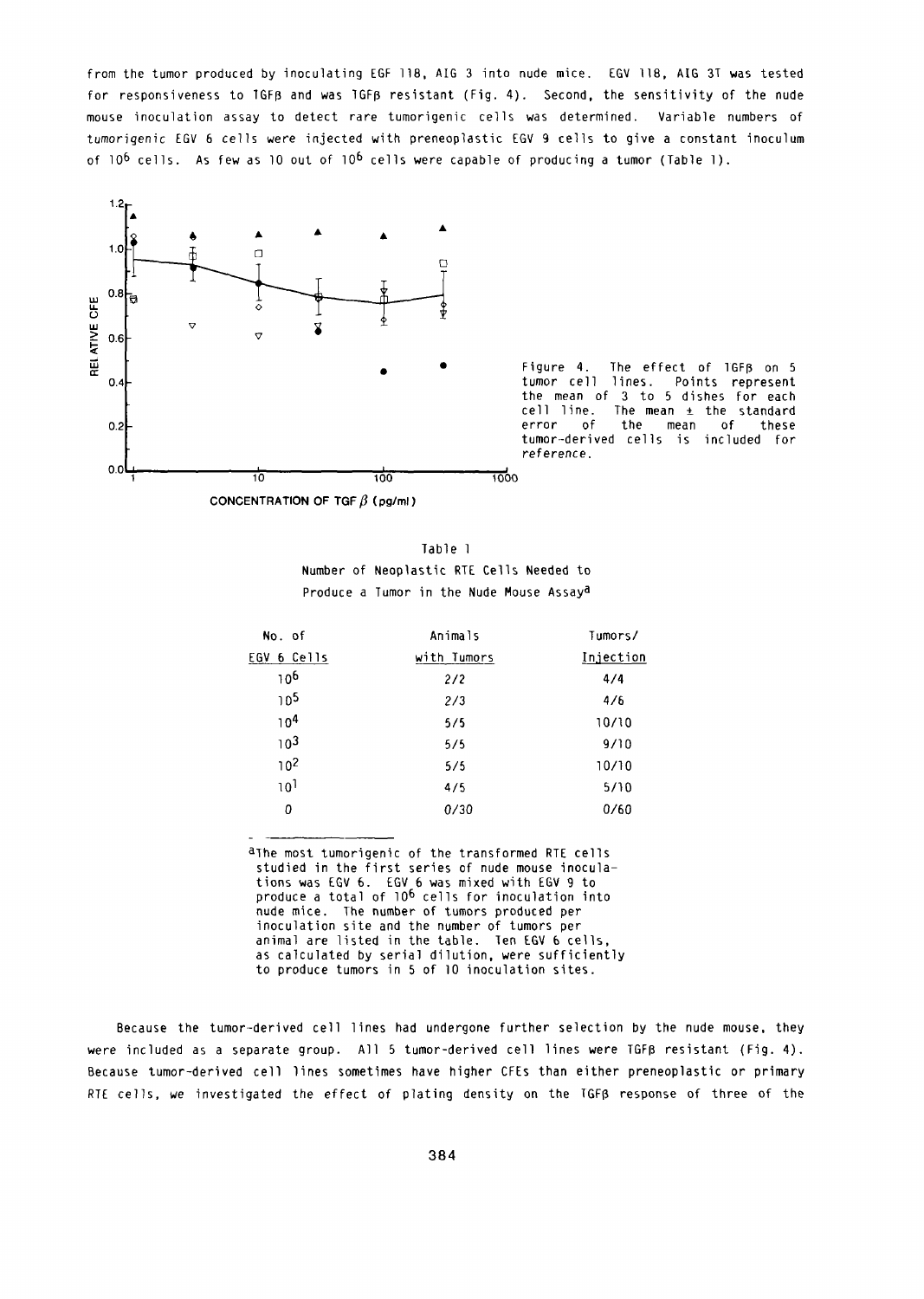tumor-derived cell lines using three different plating densities for each cell line. A plating range of 250 to 1500 cells did not affect the TGFB response of these cell lines (data not shown).

Using a generalized linear model for Poisson-distributed data as a linear function of the log of the TGFpl concentration, the slopes of the tumor-derived cells were significantly smaller than those of either primary cells or preneoplastic cell line ( $p \le 0.01$ ) but not statistically different from those of the tumorigenic cells **(p >** .05). The slopes of the GFR responses of the tumorigenic cells were significantly smaller than the slopes of the primary cells (p < 0.05) but not statistically different from those of the preneoplastic or tumor-derived cells ( $p > 0.05$ ). Differences between the primary cells and the preneoplastic cells were not statistically significant ( $p > 0.05$ ). The calculated slopes and standard errors for each cell line are shown in Table 2.

#### **DISCUSSION**

The TGFD responsiveness of RlE cells at different stages of progression to neoplasia was determined. The nontumorigenic RTE cell lines used in this study represent cells at a preneoplastic stage of progression to neoplasia. In this study, these preneoplastic cells responded to the endogenous growth inhibitor TGFB in a manner similar to normal primary RTE cells. Tumorigenic RTE cells were variable in their response to TGFR. Statistically, the response of these cells could only be separated from the response of primary cells. Cells isolated from tumors were resistant to TGFR-induced growth inhibition. A summary graph of the effects of IGFB on normal, preneoplastic and tumor-derived RTE cells is shown in Figure 5.

We interpreted the variability in the response of the tumorigenic cell lines as being associated with potentially variable numbers of neoplastic cells since we also showed that 10 or fewer highly neoplastic RTE cells mixed with 10<sup>6</sup> nonneoplastic RTE cells could produce a tumor. In support of this interpretation, the newly isolated tumor-derived cell line EGV 118, AIG 31 was resistant to 1GFB (mean relative CFE at 300 pg/mL 1GFB varied from 0.56 to 0.75 for the three different assays), while the parent cell line was the only tumorigenic cell line clearly sensitive to TGFB (mean relative CFE at 300 pg/mL TGFB = 0.03). Although the large inoculum (1 to 2 x 10<sup>6</sup>) used to test for tumorigenicity could have contained small numbers of neoplastic cells, those cells would not have been present in the small inocula used for TGFB assays. Thus, a tumorigenic cell line could potentially be TGFR sensitive if the majority of the cells were, in fact, nontumorigenic.

Growth inhibition and terminal differentiation have previously been reported as effects of TGFB on normal airway epithelial cells isolated from man and rabbits<sup>5,6</sup> as has the failure to respond to TGFB in some cell lines derived from lung tumors.<sup>5,6</sup> This study differs from the previous studies by including a broad group of preneoplastic cell lines in conjunction with nude mouse inoculations to define the effect of 1GFR on cells at different stages of progression to neoplasia. We conclude that resistance to TGFD plays a role as a late event in neoplastic progression of RIE cells.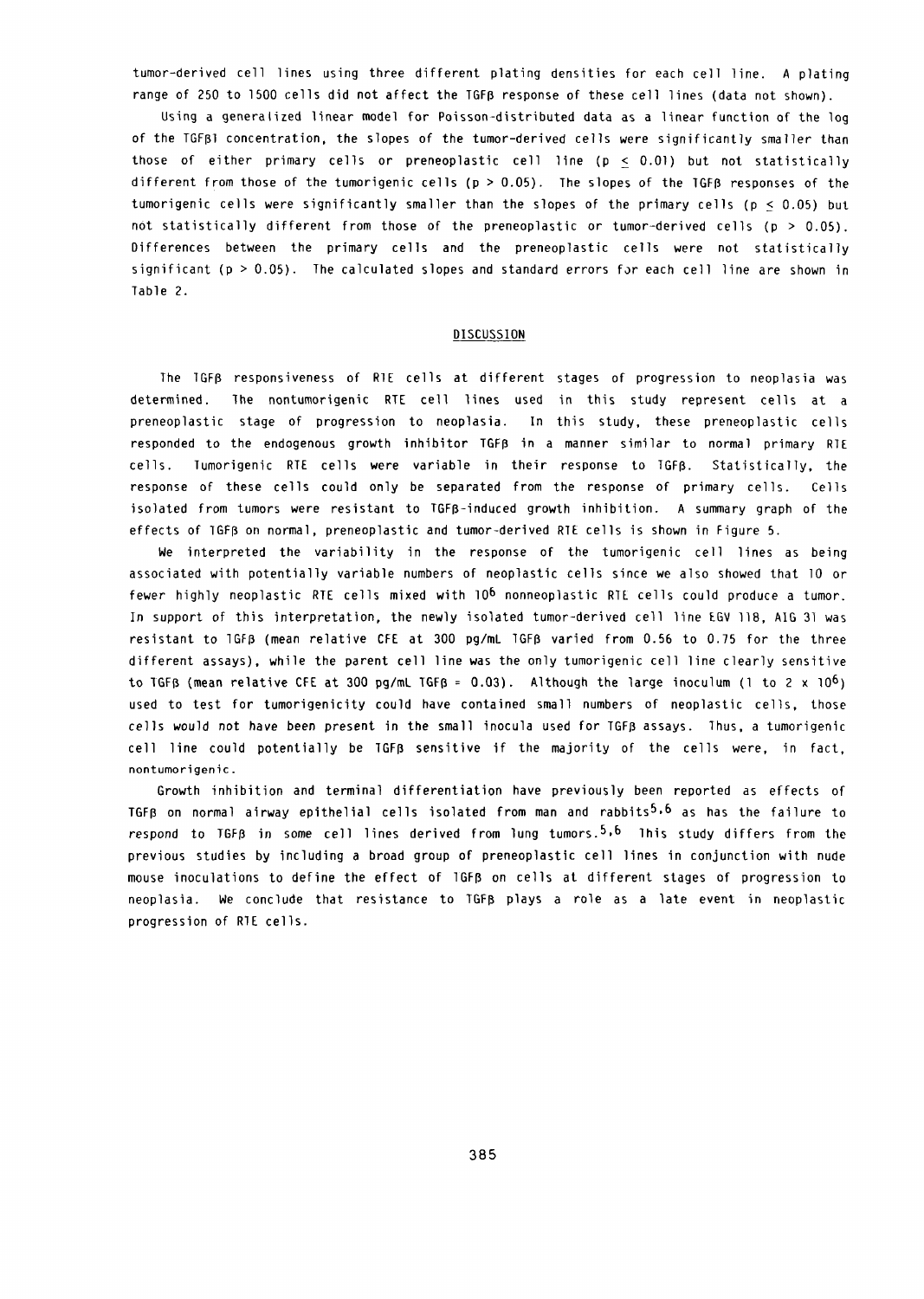## Table 2 Tumorigenicity of Cell Lines Relative to TGFp Sensitivity and Stage in Neoplastic Progression

|                                       | Slope ± SEM of the               |                  |
|---------------------------------------|----------------------------------|------------------|
| Cell Line                             | TGFB Response Curve <sup>d</sup> | Tumors/Injection |
| Primary Cells                         |                                  |                  |
| 1st Experiment                        | $-0.5318 \pm 0.0748$             | N/D <sub>p</sub> |
| 2nd Experiment                        | $-0.4644 \pm 0.0353$             | N/D              |
| Preneoplastic Cell Lines              |                                  |                  |
| EGV 1, Clone 19                       | $-0.2328 \pm 0.0406$             | 0/6              |
| EGV 9                                 | $-0.9513 \pm 0.0281$             | 0/6              |
| EGV 9, AIG 1                          | $-0.2405 \pm 0.0130$             | 0/6              |
| EGV 201                               | $-0.4949 \pm 0.0137$             | 0/6              |
| EGV 203                               | $-0.2771 \pm 0.0644$             | 0/6              |
| EGV 205                               | $-0.1248 \pm 0.0116$             | 0/6              |
| EGV 207                               | $-0.3297 \pm 0.0390$             | 0/6              |
| Tumorigenic Cell Lines                |                                  |                  |
| EGV <sub>3</sub>                      | $-0.0150 \pm 0.0286$             | 2/6              |
| EGV 4                                 | $-0.1006 \pm 0.0114$             | 6/6              |
| EGV 6                                 | $-0.0034 \pm 0.0214$             | 6/6              |
| EGV 118, AIG 3                        | $-0.3238 \pm 0.0119$             | 1/6              |
| EGV 204                               | N/D <sub>C</sub>                 | 1/6              |
| Tumor-Derived Cell Lines <sup>d</sup> |                                  |                  |
| EGV 4T2                               | $+0.1721 \pm 0.0068$             | 5/6              |
| EGV 6T                                | $-0.0028 \pm 0.0121$             | 5/6              |
| EGV 31                                | $+0.0047 \pm 0.0240$             | N/D              |
| EGV 118, AIG 3T                       | $-0.0763 \pm 0.0127$             | N/D              |
| EGV 204T                              | $-0.1541 \pm 0.0109$             | N/D              |
|                                       |                                  |                  |

aThe slope of the TGFB response was calculated from the loglog plot (log of the number of colonies formed plotted against the log of the IGFD concentration using the log of the plating density as an offset).

 $^{\textsf{D}}$ N/D = Not done. In previous experiments, we have never obtained tumors in nude mice inoculated with primary RTE cells.

CThe slope to the TGFR response of EGV 204 could not accurately be calculated due to an interaction with cell density (see text).

dTumor-derived cell lines were obtained from the tumors appearing in nude mice inoculated with the tumorigenic cell lines.